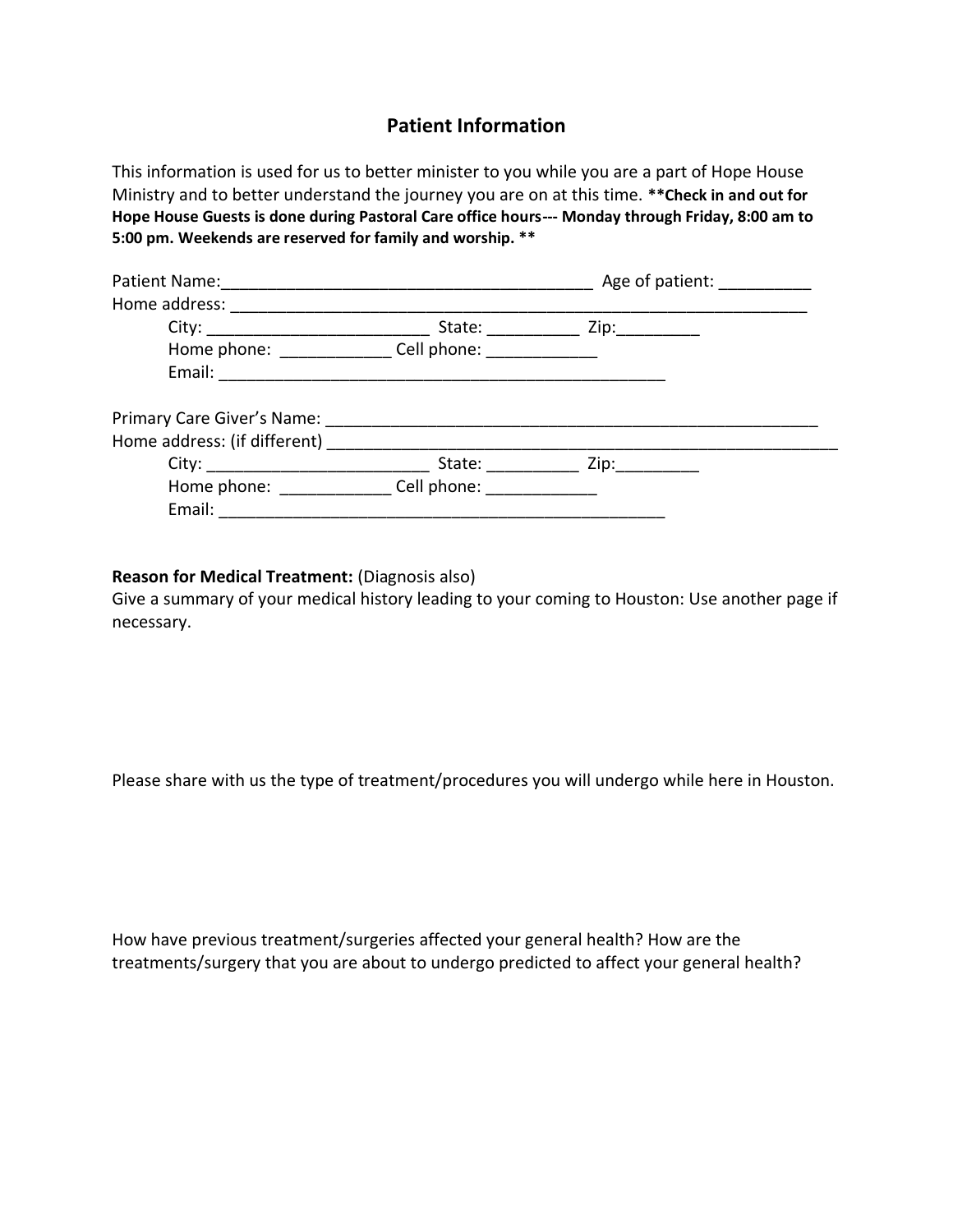How long do your doctors say you will need to remain in Houston for this round of treatment/recovery?

Have your doctors given you limitations on travel distances from the hospital? Ie. Being no more than 30 minutes away from your hospital or treatment center (EX.MDA TCH, TIERR)

Since our church family will be ministering to you while you are here: How do you feel about their knowing your circumstances & health issues?

Do you have any food likes or dislikes or special dietary needs?

Do you expect your immune system (white blood cell count) to be lowered or endanger you to being susceptible to disease or infection? What have your doctors told you to expect, health wise and stamina, during your treatment?

Do you have other health conditions? (ie.,back, knee, hip pain or weakness; heart, lung issues; diabetes)

What is your greatest concern about coming to Houston for your treatment?

Who will be your caregiver/s and their relationship to you?